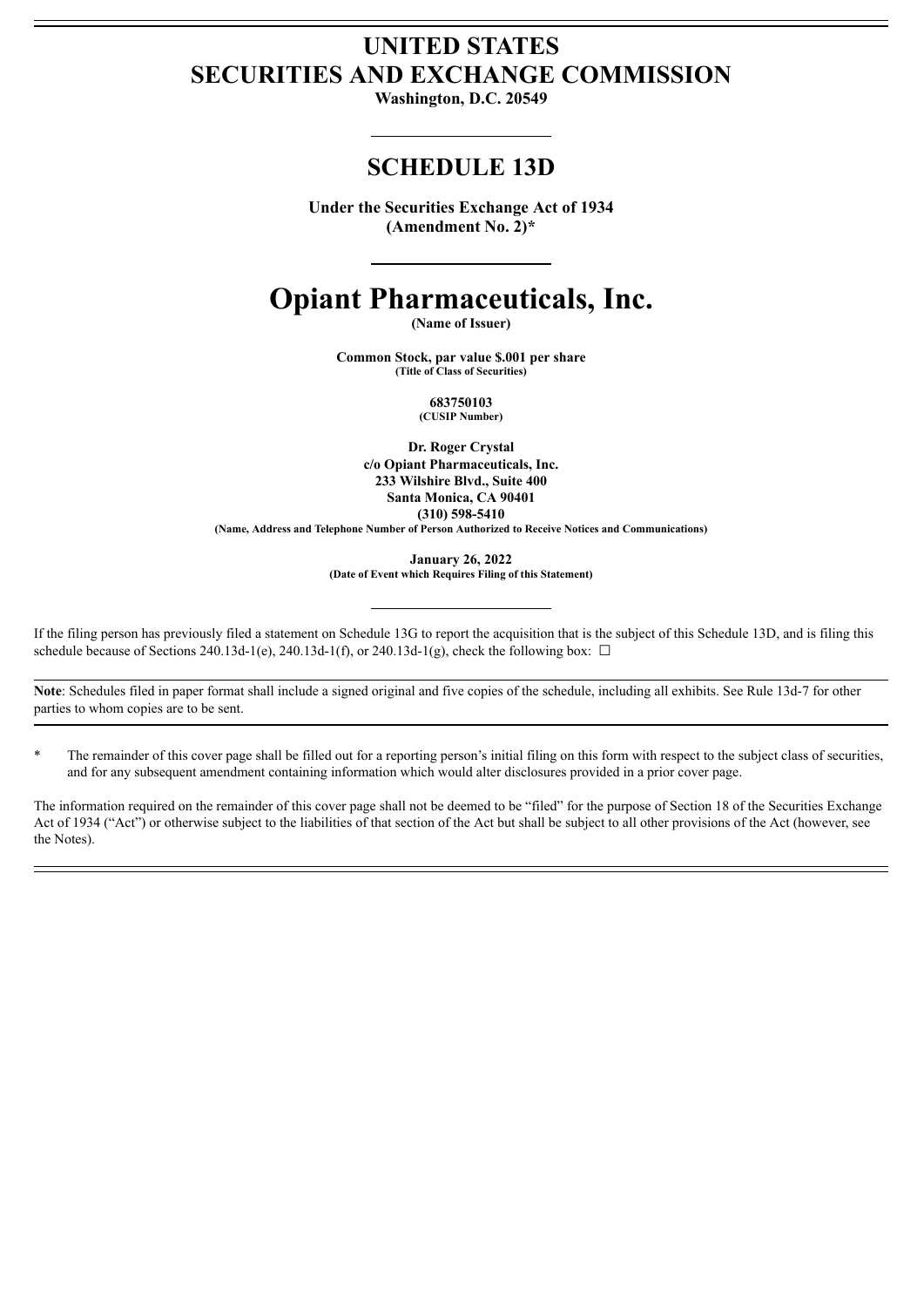## CUSIP No. 683750103

| (1)                                       | Names of Reporting Persons                                                                           |                                                                                            |                                                                                      |  |  |  |
|-------------------------------------------|------------------------------------------------------------------------------------------------------|--------------------------------------------------------------------------------------------|--------------------------------------------------------------------------------------|--|--|--|
|                                           | Roger Crystal                                                                                        |                                                                                            |                                                                                      |  |  |  |
| (2)                                       | Check the Appropriate Box if a Member of a Group (See Instructions)<br>(a) $\Box$<br>$(b)$ $\square$ |                                                                                            |                                                                                      |  |  |  |
|                                           |                                                                                                      |                                                                                            |                                                                                      |  |  |  |
| (3)                                       | <b>SEC Use Only</b>                                                                                  |                                                                                            |                                                                                      |  |  |  |
| SOURCE of Funds (See Instructions)<br>(4) |                                                                                                      |                                                                                            |                                                                                      |  |  |  |
|                                           | PF                                                                                                   |                                                                                            |                                                                                      |  |  |  |
| (5)                                       |                                                                                                      | Check Box if Disclosure of Legal Proceedings is Required Pursuant to Item $2(d)$ or $2(e)$ |                                                                                      |  |  |  |
|                                           | П                                                                                                    |                                                                                            |                                                                                      |  |  |  |
| (6)                                       |                                                                                                      |                                                                                            | Citizenship or Place of Organization                                                 |  |  |  |
|                                           | <b>United States</b>                                                                                 |                                                                                            |                                                                                      |  |  |  |
|                                           |                                                                                                      | $\overline{(7)}$                                                                           | Sole Voting Power                                                                    |  |  |  |
|                                           | Number of                                                                                            |                                                                                            | 636,594 shares (1)                                                                   |  |  |  |
|                                           | <b>Shares</b>                                                                                        | (8)                                                                                        | <b>Shared Voting Power</b>                                                           |  |  |  |
| Beneficially                              | Owned by                                                                                             |                                                                                            | 0 shares                                                                             |  |  |  |
|                                           | Each<br>Reporting                                                                                    | (9)                                                                                        | sole dispositive power                                                               |  |  |  |
|                                           | Person                                                                                               |                                                                                            | 636,594 shares (1)                                                                   |  |  |  |
|                                           | With                                                                                                 | (10)                                                                                       | <b>Shared Dispositive Power</b>                                                      |  |  |  |
|                                           |                                                                                                      |                                                                                            | 0 shares                                                                             |  |  |  |
| (11)                                      | Aggregate Amount Beneficially Owned by Each Reporting Person                                         |                                                                                            |                                                                                      |  |  |  |
|                                           |                                                                                                      | 636,594 shares (1)                                                                         |                                                                                      |  |  |  |
| (12)                                      |                                                                                                      |                                                                                            | Check if the Aggregate Amount in Row (11) Excludes Certain Shares (See Instructions) |  |  |  |
|                                           | $\Box$                                                                                               |                                                                                            |                                                                                      |  |  |  |
| (13)                                      | Percent of Class Represented by Amount in Row (11)                                                   |                                                                                            |                                                                                      |  |  |  |
|                                           |                                                                                                      | $11.2\% (2)$                                                                               |                                                                                      |  |  |  |
| (14)                                      |                                                                                                      |                                                                                            | Type of Reporting Person (See Instructions)                                          |  |  |  |
|                                           | $_{\rm IN}$                                                                                          |                                                                                            |                                                                                      |  |  |  |

(1) Includes 613,155 shares of Common Stock which may be acquired within 60 days of the date of this Schedule 13D/A upon the exercise of stock options.

(2) Percentage calculated based on 5,087,015 shares of Common Stock of Opiant Pharmaceuticals, Inc. (the "Issuer"), which is the total number of shares of Common Stock of the Issuer outstanding as of May 9, 2022, as reported in the Issuer's Form 10-K filed with the Securities and Exchange Commission on May 10, 2022.

Page 2 of 6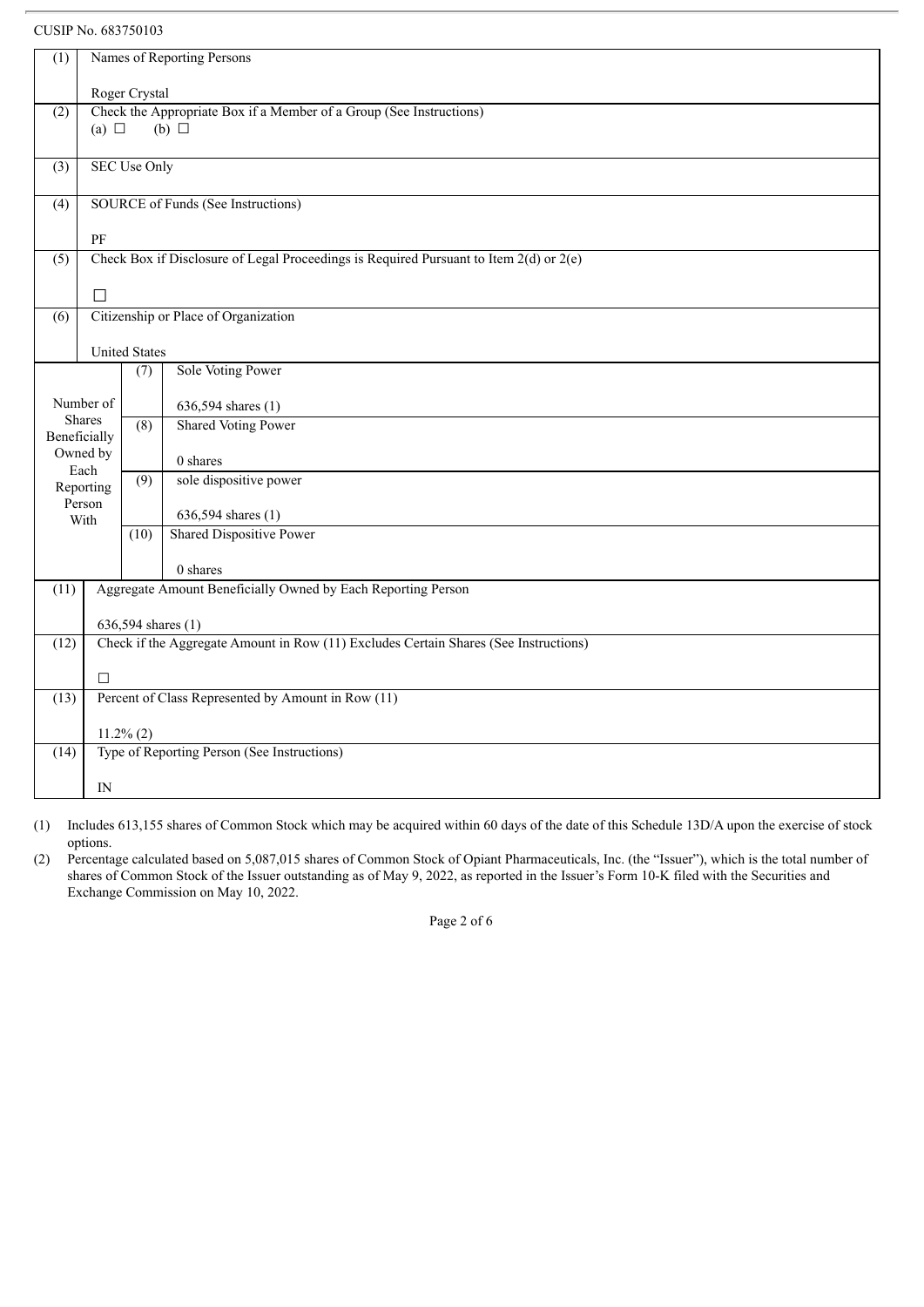#### **Explanatory Note**

This Amendment No. 2 (this "Amendment") amends and supplements the Schedule 13D filed on February 28, 2018 and Amendment No. 1 to Schedule 13D filed on February 6, 2020 (collectively, the "**Schedule 13D**") by Roger Crystal (the "**Reporting Person**") relating to the Common Stock of Opiant Pharmaceuticals, Inc. (the "**Issuer**"). Information reported in the Schedule 13D remains in effect except to the extent that it is amended, restated or superseded by information contained in this Amendment. Capitalized terms used but not defined in this Amendment have the respective meanings set forth in the Schedule 13D. All references in the Schedule 13D and this Amendment shall be deemed to refer to the Schedule 13D as amended and supplemented by this Amendment.

#### **Item 1. Security and Issuer.**

Item 1 is hereby amended by deleting the text thereof in its entirety and substituting the following in lieu thereof:

This filing on Schedule 13D relates to the shares of Common Stock of the Issuer, whose principal executive offices are located at 233 Wilshire Blvd., Suite 400, Santa Monica, CA 90401.

#### **Item 2. Identity and Background**.

Paragraph (b) of Item 2 is amended and restated in its entirety as follows:

(b) The business address of the Reporting Person is c/o Opiant Pharmaceuticals, Inc., 233 Wilshire Blvd., Suite 400, Santa Monica, CA 90401.

#### **Item 3. Source and Amount of Funds or Other Consideration.**

Item 3 is amended to add the following:

On January 7, 2020, the Issuer granted to the Reporting Person 13,650 restricted stock units (the "**01/07/20 RSUs**"). One-fourth of the 01/07/20 RSUs vest on January 7, 2021 and each one-year anniversary thereafter, subject to the Reporting Person continuing as a service provider through each such date.

On January 7, 2020, the Issuer granted to the Reporting Person a stock option to purchase 27,250 shares of Common Stock at a per share exercise price of \$13.60 (the "**2020 Option**"). The 2020 Option vests as to one-forty-eighth of the shares on February 7, 2020 and each month thereafter, subject to the Reporting Person continuing as a service provider through each such date.

On January 26, 2021, the Issuer granted to the Reporting Person 3,766 restricted stock units (the "**First 01/26/21 RSUs**"). 100% of the First 01/26/21 RSUs vested on January 26, 2022.

On January 26, 2021, the Issuer granted to the Reporting Person 15,650 restricted stock units (the "**Second 01/26/21 RSUs**"). One-fourth of the Second 01/26/21 RSUs vest on January 26, 2022 and each one-year anniversary thereafter, subject to the Reporting Person continuing as a service provider through each such date.

On January 26, 2021, the Issuer granted to the Reporting Person a stock option to purchase 31,250 shares of Common Stock at a per share exercise price of \$12.15 (the "**2021 Option**"). The 2021 Option vests as to one-forty-eighth of the shares on February 26, 2021 and each month thereafter, subject to the Reporting Person continuing as a service provider through each such date.

Page 3 of 6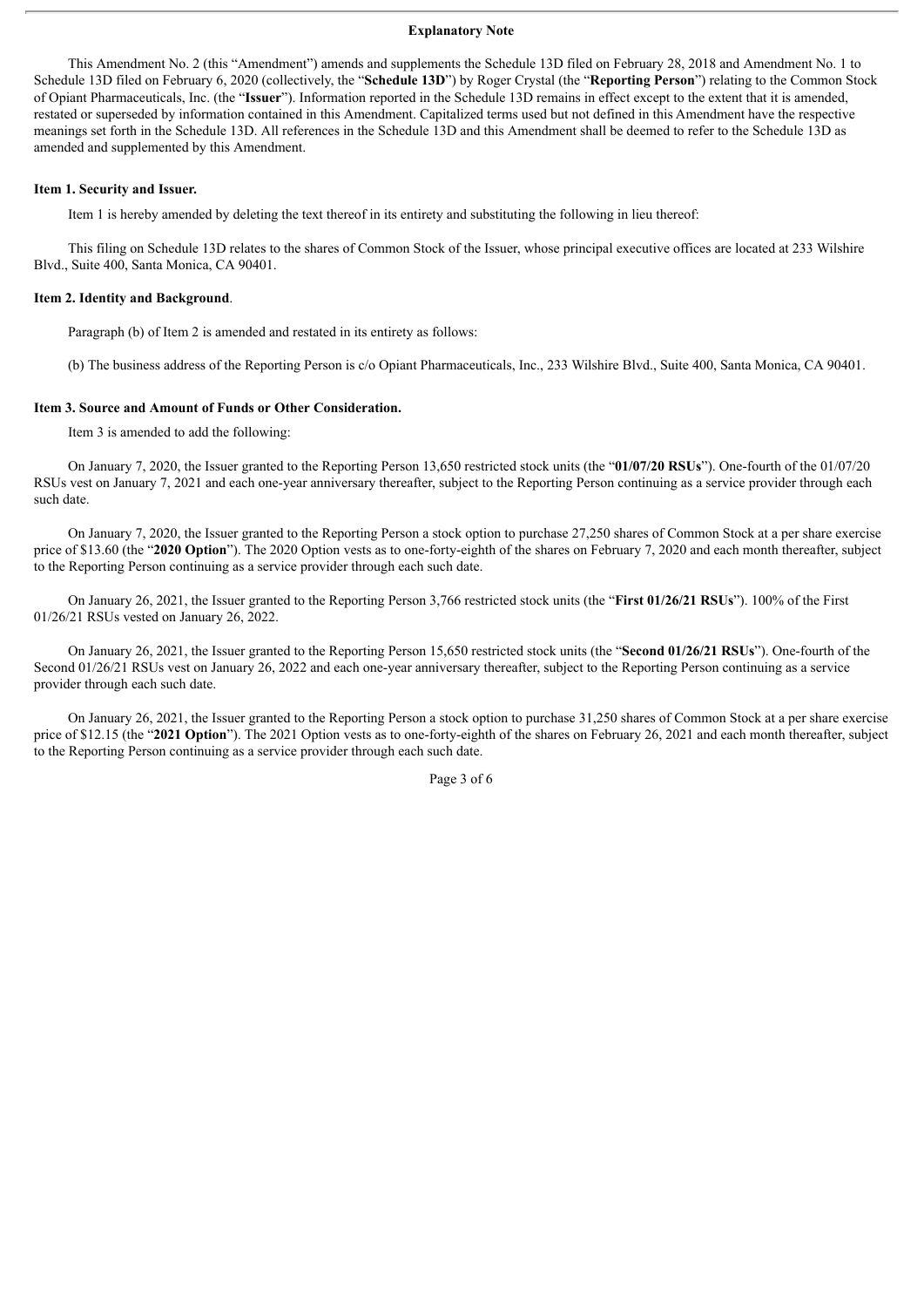On September 26, 2021, the Reporting Person made an open market purchase of 100 shares of Common Stock at a per share purchase price of \$23.44.

On January 4, 2022, the Issuer granted to the Reporting Person 40,000 restricted stock units (the "**01/04/22 RSUs**"). One-third of the 01/04/22 RSUs vest on January 4, 2023 and each one-year anniversary thereafter, subject to the Reporting Person continuing as a service provider through each such date.

#### **Item 5. Interest in Securities of the Issuer.**

Paragraphs (a), (b) and (c) of Item 5 are amended and restated in their entirety as follows:

(a) and (b) The responses of the Reporting Person to rows 7, 8, 9, 10, 11 and 13 on the cover page of this Statement are incorporated herein by reference. As of the close of business on June 16, 2022, the Reporting Person beneficially owned 636,594 shares of Common Stock, representing approximately 11.2% of the outstanding shares of Common Stock. The percentage in this paragraph relating to beneficial ownership is based on 5,087,015 shares of Common Stock of the Issuer outstanding as of May 9, 2022.

(c) The following table sets forth sales of Common Stock of the Issuer, each effected in an ordinary brokerage transaction, which reflects the transactions that should have been reported in the first of the three required Schedule 13D amendments referenced in Amendment No. 1 to Schedule 13D filed on February 6, 2020:

| Date of Sale    | Number of<br><b>Shares</b> | <b>Sale Price</b><br><b>Per Share</b> |
|-----------------|----------------------------|---------------------------------------|
| October 2, 2018 | 10.144                     | \$ 17.51                              |
| October 3, 2018 | 4.300                      | \$19.23(1)                            |
| October 4, 2018 | 4,006                      | \$18.43                               |
| October 5, 2018 | 847                        | \$18.14                               |
| October 8, 2018 | 3.059                      | \$17.33                               |
| October 9, 2018 | 6.941                      | \$17.04                               |

#### (1) The sale was executed in multiple trades at prices ranging from \$19.00 to \$19.75.

The following table sets forth sales of Common Stock of the Issuer, each effected in an ordinary brokerage transaction, which reflects the transactions that should have been reported in the second of the three required Schedule 13D amendments referenced in Amendment No. 1 to Schedule 13D filed on February 6, 2020:

| Date of Sale    | Number of<br><b>Shares</b> | <b>Sale Price</b><br>Per Share |
|-----------------|----------------------------|--------------------------------|
| January 4, 2019 | 11.834                     | \$13.54(1)                     |
| January 7, 2019 | 26.759                     | \$13.28(2)                     |
| January 8, 2019 | 11.407                     | \$13.27(3)                     |

(1) The sale was executed in multiple trades at prices ranging from \$13.47 to \$13.66.

(2) The sale was executed in multiple trades at prices ranging from \$13.22 to \$13.50.

(3) The sale was executed in multiple trades at prices ranging from \$13.05 to \$13.42.

Page 4 of 6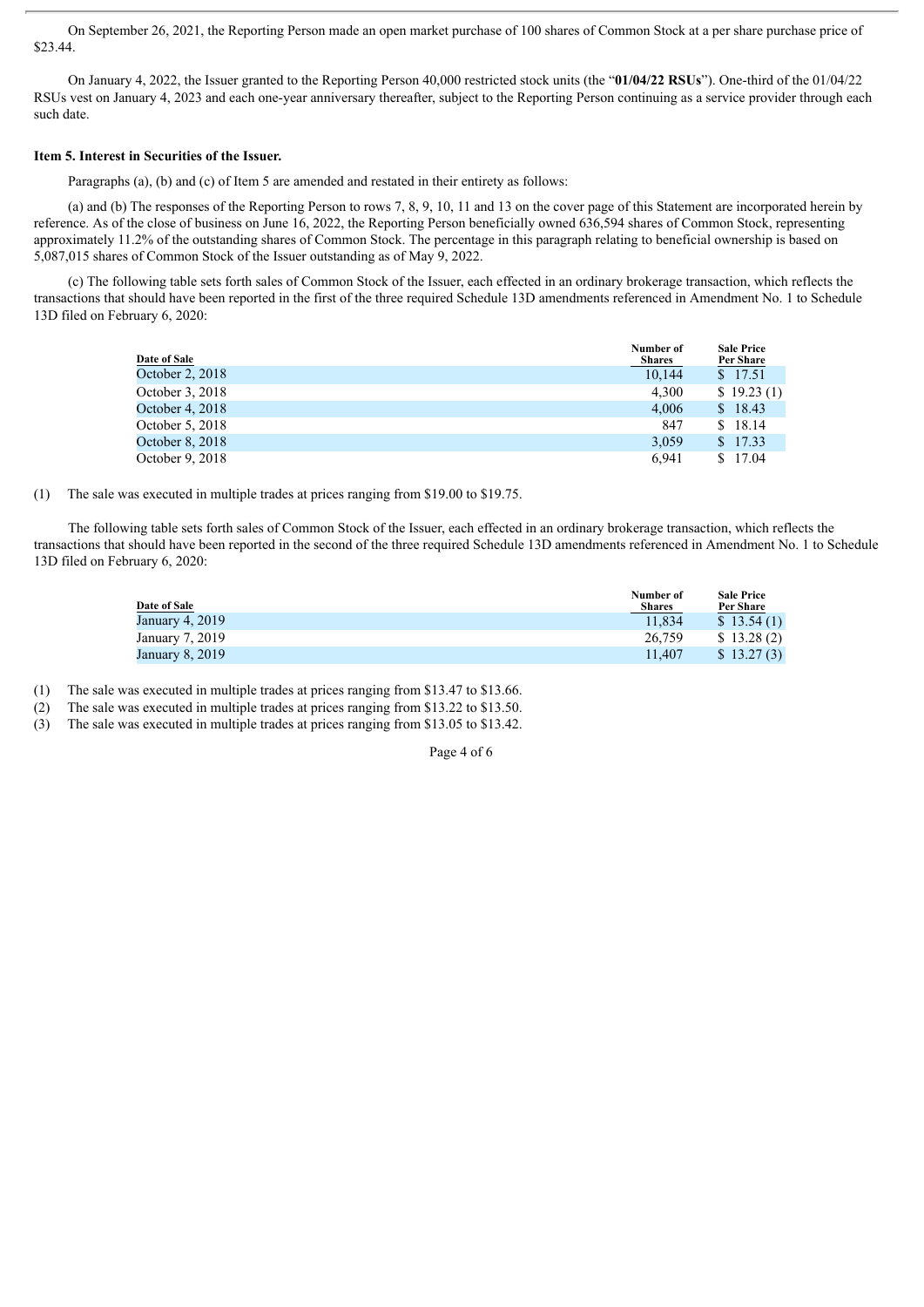The following table sets forth sales of Common Stock of the Issuer, each effected in an ordinary brokerage transaction, which reflects the transactions that should have been reported in the third of the three required Schedule 13D amendments referenced in Amendment No. 1 to Schedule 13D filed on February 6, 2020:

| Date of Sale  | Number of<br><b>Shares</b> | <b>Sale Price</b><br>Per Share |
|---------------|----------------------------|--------------------------------|
| April 2, 2019 | 600                        | \$12.48(1)                     |
| April 3, 2019 | 3,791                      | \$12.24(2)                     |
| April 4, 2019 | 16,836                     | \$11.93(3)                     |
| April 5, 2019 | 16.001                     | \$11.98(4)                     |
| April 8, 2019 | 12,772                     | \$12.10(5)                     |

(1) The sale was executed in multiple trades at prices ranging from \$12.47 to \$12.52.

(2) The sale was executed in multiple trades at prices ranging from \$12.22 to \$12.47.

(3) The sale was executed in multiple trades at prices ranging from \$11.90 to \$12.08.

(4) The sale was executed in multiple trades at prices ranging from \$11.90 to \$12.06.

(5) The sale was executed in multiple trades at prices ranging from \$12.06 to \$12.20.

The following table sets forth sales of Common Stock of the Issuer, each effected in an ordinary brokerage transaction, which reflects transactions that occurred during the sixty-day period prior to the date of event which requires the filing of this Amendment (January 26, 2022) and subsequent thereto:

| Date of Sale     | Number of<br><b>Shares</b> | <b>Sale Price</b><br>Per Share |
|------------------|----------------------------|--------------------------------|
| January 10, 2022 | 1.058                      | \$30.49(1)                     |
| January 27, 2022 | 1.995                      | \$26.15(2)                     |

(1) The sale was executed in multiple trades at prices ranging from \$28.81 to \$30.79.

(2) The sale was executed in multiple trades at prices ranging from \$25.60 to \$26.70.

Page 5 of 6